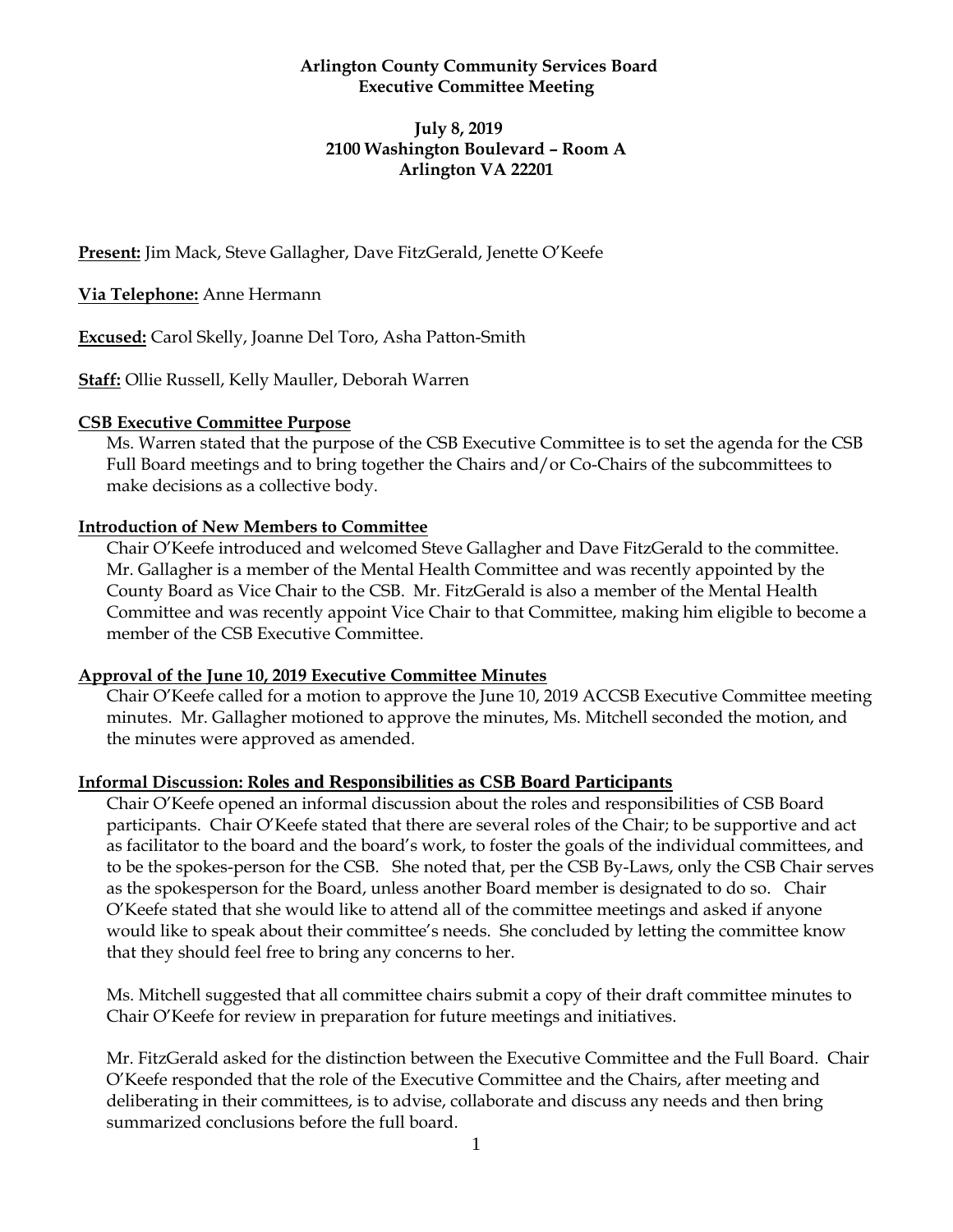Mr. Gallagher asked if policy making decisions are the responsibility of the Executive Committee or the Full Board. Mr. Russell responded that there is a structure of CSB policies and procedures, which are currently under review. He added that the CSB Executive Director promulgates policy.

Ms. Hermann stated that the full board's function is to also provide oversight and advocacy.

Mr. Gallagher asked if the CSB has a role in policy making decisions and if the CSB made any policy decisions in the previous year. Ms. Warren responded by providing an example of the CSB's role, through the perspective of budget advocacy:

An active CSB concern was brought forward about persons with autism and Behavioral Health challenges. As a result, staff were tasked with evaluating existing clients, clients coming in through various entry points, issues presented, reviewing treatment possibilities, developing an adhoc committee, coordinating an educational event and coordinated with DBHDS for specialized training for approximately 17 staff. The CSB was able to advocate for, and receive, local funding to specifically address the need.

# **CSB Executive Director's Report**

 $\checkmark$  Ms. Warren provided an update about StepVA. She stated that Step VA is the regulations going forward to strengthen the entire CSB system so that there is more consistency in services across the State. Ms. Warren noted that the first required steps were to implement Same Day Access (SDA) and provide Primary Care Screenings.

Ms. Warren stated that she is a member of the StepVA Advisory Committee (STAC) noting that StepVA is a moving forward framework. She added that the work of STAC is important because of the structure of the State budget, in terms of establishing data and information for the State to fully fund StepVA.

 $\checkmark$  Ms. Warren stated that the Department of Behavioral Health and Developmental Services (DBHDS) contracted with JBS International Services to perform a state-wide Behavioral Health System Assessment of all 40 CSBs in the State. She noted that the Arlington CSB was the pilot assessment which occurred on June  $25<sup>th</sup>$  and  $26<sup>th</sup>$ . She added that JBS conducted interviews with the Chair and the Executive Director of the CSB, individual interviews with staff, and held focus groups for clients and staff. The assessment was focused on mental health and substance use disorder treatment services.

Mr. Russell noted that he attended the exit interview session. He stated that once JBS provides the CSB Leadership Team with a report of their findings, the report will be shared with the CSB members. Ms. Warren added that a State aggregated report will be made available once all 40 CSBs have been assessed.

Chair O'Keefe and CSB member Anne Hermann were also interviewed and commented that the interview was comprehensive around committee structure and board operations.

 $\checkmark$  Ms. Warren stated that the State will conduct a second study by Virginia Commonwealth University (VCU) on the Behavioral Health Equity Index. She noted that the study will cover racial and economic equity, and gaps in service by demographic.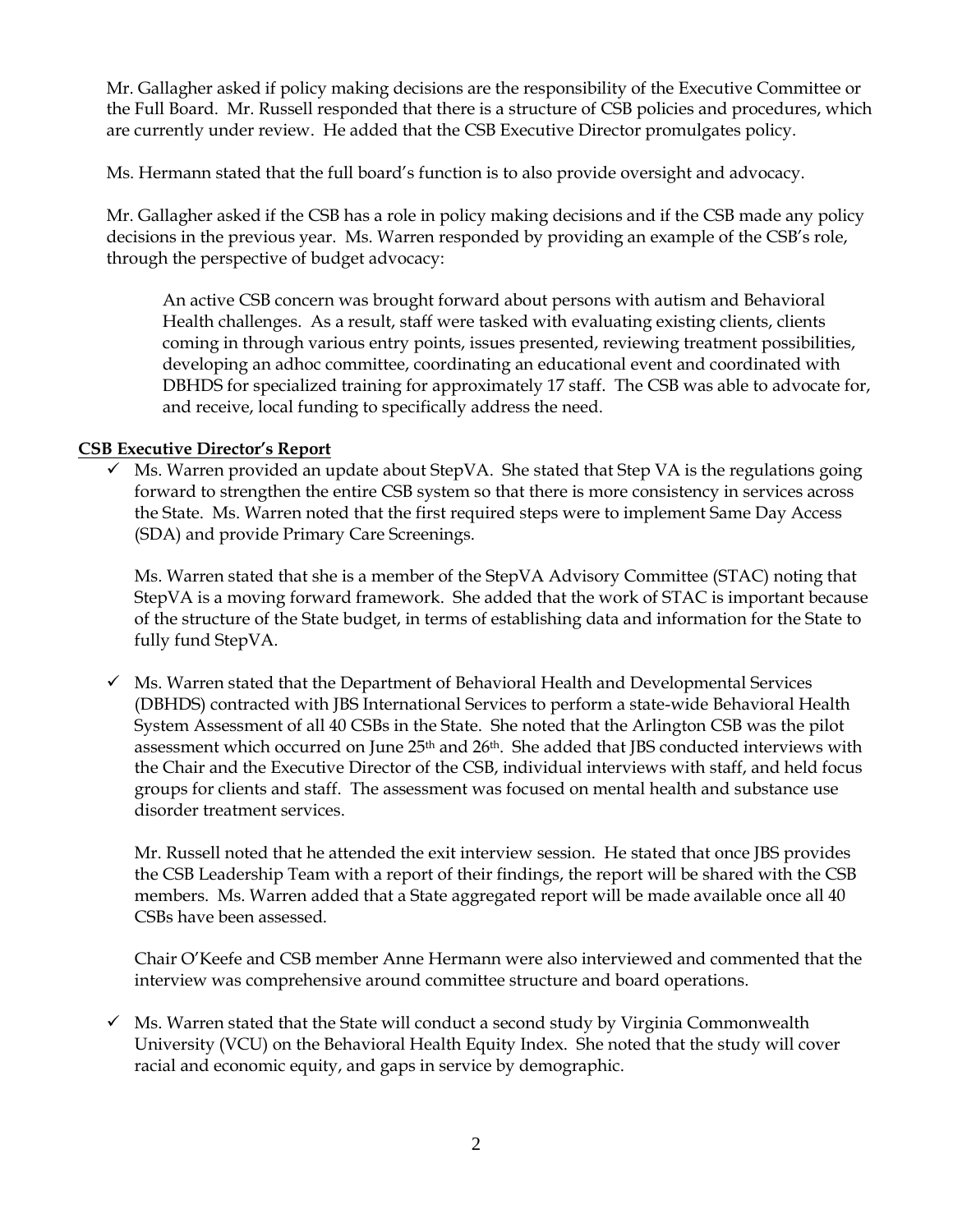$\checkmark$  Ms. Warren announced that a public meeting has been scheduled on Wednesday July 17<sup>th</sup> at 3:00 p.m. in the Jury Room located on the 10<sup>th</sup> floor in the County Detention Center to discuss the County's pending application to the Office of the Executive Secretary for a Behavioral Health Docket. She stated that the application has been drafted after many years of meetings and collaboration among mental health and criminal justice partners in Arlington. She added that Anita Friedman, DHS Director, will facilitate the meeting with signatories of the application as well as involved staff. All interested community members have been invited to attend for an opportunity to discuss the application and to ask questions about the proposed docket.

Ms. Warren distributed a fact sheet about the Behavioral Health Docket. She noted that the Behavioral Health Docket is a similar concept to the Drug Court Program. The purpose is to divert individuals from incarceration by providing an opportunity for an individual to agree to participate in a structured program to receive appropriate Behavioral Health services and other services in order to be healthy. The individual must agree to participation.

The committee discussed the Behavioral Health Docket.

Chair O'Keefe added that she responded to a request for a statement from ArlNow about the proposed Behavioral Health Docket (Refer to handout).

# **Miscellaneous Updates/Information**

- $\checkmark$  Chair O'Keefe reported that she has received several suggestions from the CSB for topics for discussion at future CSB full board meetings. The suggestions are as follows:
	- Keep procurement RFP as an action item on the agenda
	- Consistent Committee reports by Committee Chairs
	- Specific roles of the Executive Committee and Full Board develop roles as bullet points for the August 12<sup>th</sup> Executive Committee meeting
- $\checkmark$  Ms. Mauller asked the members to send her suggestions for inclusion in the CSB FY19 Annual Report. This year's report will be data based and include information about the CSBs 50th Anniversary.

Mr. Gallagher asked about the distribution of the annual report. Ms. Mauller responded that the annual report is distributed to the regional CSBs, the County Board, Arlington's legislators and to anyone else who may be interested in the work of the CSB.

Ms. Mitchell motioned to use the CSB's 50<sup>th</sup> anniversary quilt square as the CSBs logo. Mr. FitzGerald seconded the motion. The committee agreed.

- $\checkmark$  Ms. Mauller announced that the Annual Consumer Art Show (Refer to handout) will be held Friday July 12th from 12:00 p.m. to 6:00 p.m. at the 2120 Washington Boulevard location in room 424.
- $\checkmark$  Ms. Hermann stated that she submitted a letter to the County Manager, on behalf of the CSB, about concerns of the length of time it takes the County to issue RFPs. The County Attorney review of the group homes RFP should be completed next week. The RFP will then go back to purchasing for release.